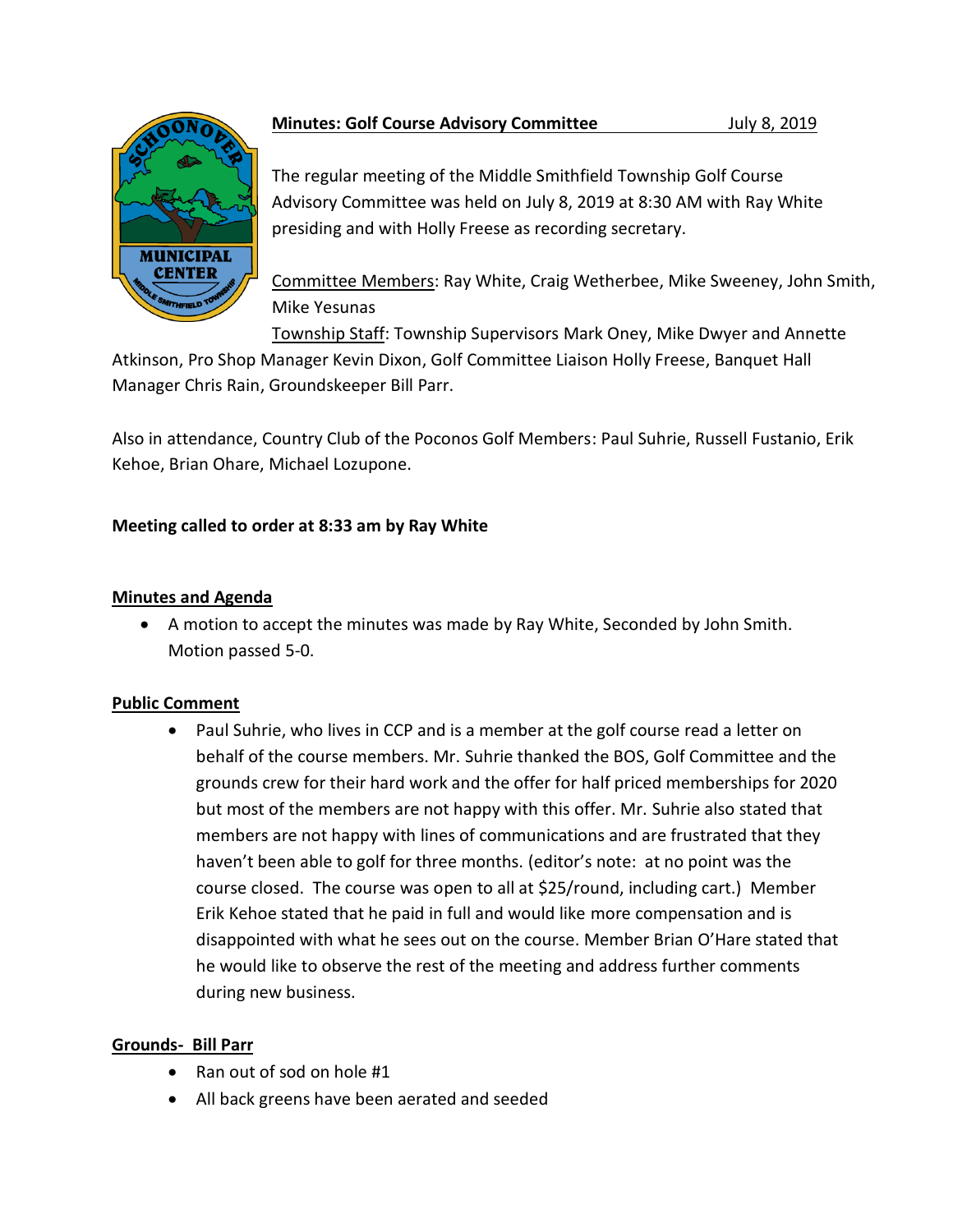- Fairways haven't been sprayed in a few weeks.
- Will continue sodding this week and tee boxes will be moved back. Slit seeding for the collars will be done this week also.
- Mark Oney stated that we need a timeline for when the course will be back. Kevin Dixon stated that 8, 17 and 18 are open.
- Bill Parr stated that the weather this week has pushed us back, but hope to have 4, 5 and 6 open by the end of the week.

## **Whispering Pines—Chris Rain**

- There are currently 46 events scheduled for the year, which is down slightly from last year.
- There was an issues with the dining room AC, Nauman Mechanical has it functioning right now, but are still waiting for parts to fix it.
- Ray White asked if any attempts are made to reschedule cancelled events. Chris Rain said no, unless it's a scheduling conflict, because the events that are cancelled aren't happening for anyone anywhere (e.g. wedding called off.).
- Correction to the Whispering Pines report- The cancelled outing on 8/31 was due to a scheduling conflict, not greens issues.

# **Pro Shop—Kevin Dixon**

- Merchandise sales are down 40% for the month, but up 20% year-to-date
- Rounds were down 50% in June
- Total revenue was down 68%
- John Smith asked how the rain is compared to last year. Kevin Dixon is unsure, Annette Atkinson stated than this year is wetter than last year but couldn't give a number at the moment.

## **Financials—Mike Dwyer**

• Mike Dwyer stated that the numbers he has is through June and the sod cost isn't reflected yet. Still at a loss at about \$18,000 more than anticipated. Between virtually no income and the expense to fix the course, will be the worst year for this administration. 2 donations have been made to go towards sod, but still looking at a \$60,000 cost in July.

## **Marketing**

• Marketing has been put on hold until the greens are repaired. Holly Freese, Annette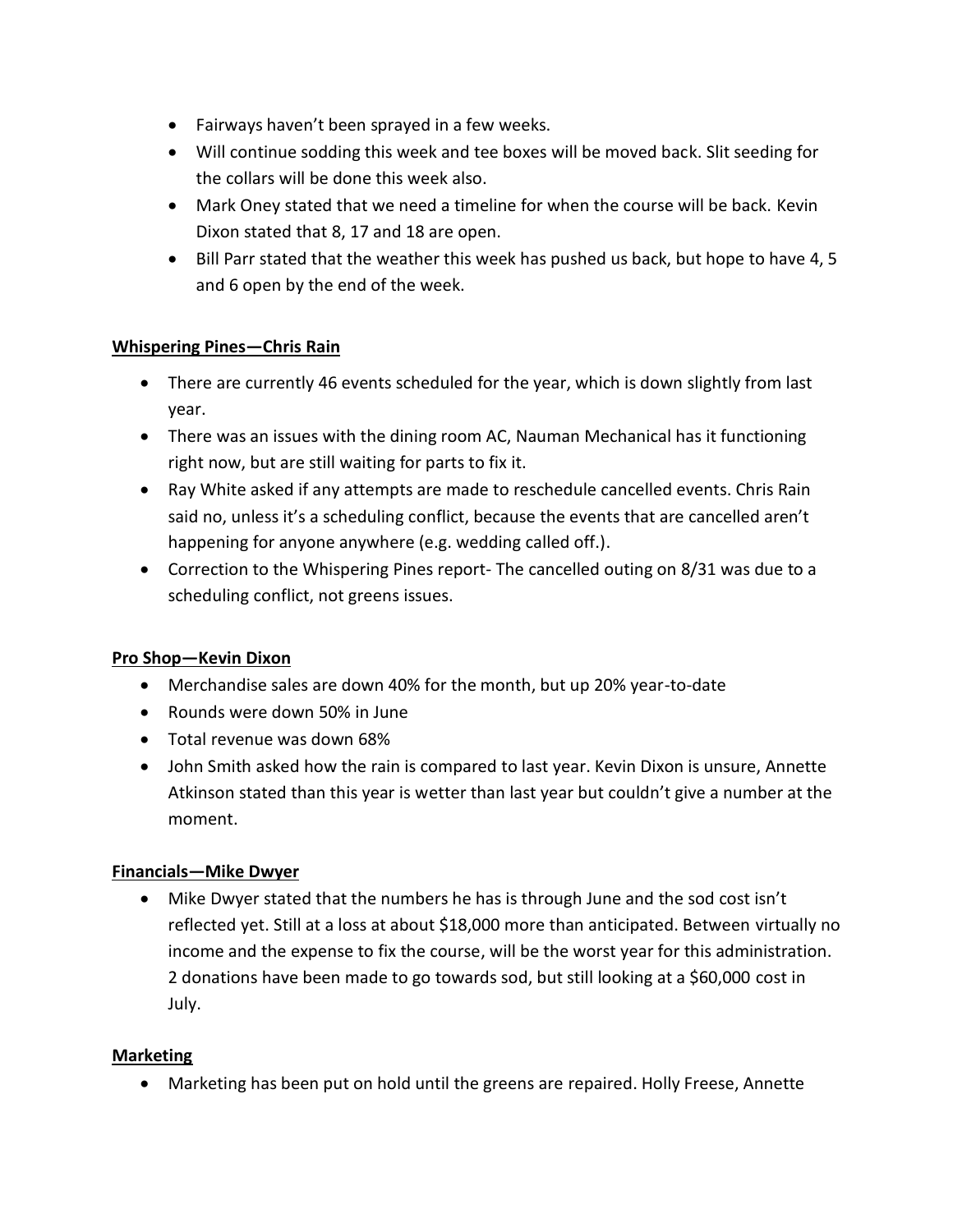Atkinson, Mark Oney and Kevin Dixon have been working on a marketing plan to launch the first week of August.

#### **Old Business:**

• Ray White stated that members continue to be unhappy about course conditions and the offer of 50% off 2020 rates, but stated that as far as the lack of communication, they have many avenues including Kevin Dixon and the pro shop, and golf committee meetings which are held monthly.

#### **New business:**

- Members have a list of course improvements they would like to see addressed including the wetlands on hole 3 because they can't see over the brush. Mike Yesunas agreed that hole 3 is a safety issues because you can't see over the wetlands and don't know if there are golfers on the other side.
- Eric Kehoe suggested having travel teams come to the course, Kevin Dixon said that teams do but had to reschedule this year due to the greens but are hoping to have them back in the fall.
- Members asked if it was possible to increase the budget for course maintenance. Ray White stated that the course in municipally owned and operated and an increased budget would require increased taxes. Members stated that in order to save the course, more needs to be spent on maintenance. Mike Yesunas stated that members were lost due to age and changing demographics. Annette Atkinson went over the rules of thumb: in general, it requires a population of 25,000 people to support one golf course, and there are 6 courses within a 15 mile radius. The changing demographics and loss of income is not exclusive to just this course – that's 150,000 people. All of Monroe County has 168,000 people. Brian O'Hare suggested applying for a grant for the course. Annette Atkinson stated that a municipal course in a private community would not qualify for a grant.
- Mike Dwyer suggested that the members meet prior to the August golf committee meeting and bringing concerns and suggestions to the next meeting. Paul Suhrie will send a punch list to Holly Freese with a list of concerns that can be addressed in the meantime.
- The Big Ridge bridge is open after being replaced.

## **Meeting Adjourned**

● Ray White made a motion to adjourn the meeting at 9:56 am, seconded by John Smith. Motion passed 5-0.